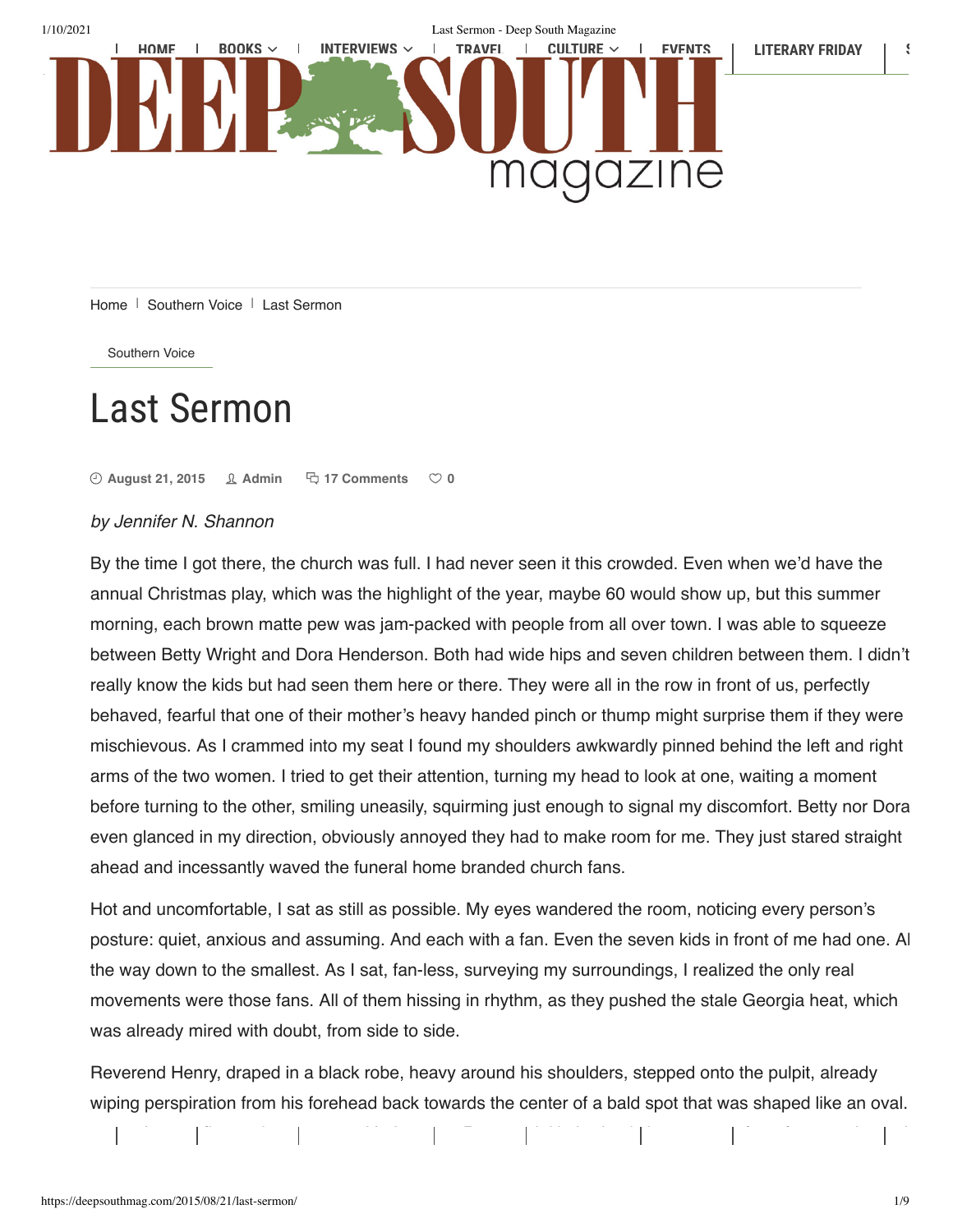grocery store. I was with my dad. After a few pleasantries between them, Reverend Henry turned in my direction, lifted my hand from its limp position beside my leg, placed it in his and patted lightly. He stared me in the face with his dark brown eyes and bright glistening teeth and said, "Congratulations Penny, I know you'll do well in college. Just study hard and stay focused." He held my hand and that grin for several seconds too long before saying goodbye and picking up a box of cereal, which he flung aimlessly into his cart. I watched him walk away with a bit of arrogance and bounce in his step. He never looked back, just continued down the aisle before turning the corner.

My thoughts of that moment with Reverend Henry were interrupted when he opened the bible, flipped a few pages, paused, took a deep breath and closed the book. The fans slowed as if less movement would help everyone hear him more clearly although he hadn't said anything. He just looked aimlessly into the audience. Everyone waiting. Some skeptically, fidgeting in their seats, facial expressions wrought with accusations, others confident and assured, still in complete adoration of the man.

Seemed as if he started a couple of times. Opened his mouth, closed it right back. Searching for the beginning of his sermon.

"Good morning, church," he finally said, looking out at the 150 plus faces that were staring back. Some returned the greeting; most sat silently, fans speeding back up again.

He tightly clinched his handkerchief before shifting his hands to the sides of the wooden block that shielde the sight of his quivering legs from the congregation.

"I'm sorry," he spoke, gently, softly. Inaudible to almost everyone.

"Speak up" was yelled from the front row. It was Frank Covington. The last time I saw him was a few months ago. He was sitting in Oscar's at the end of the bar. I was in the middle. I didn't much know him bu we tipped our glasses toward each other anyway. I'd been in there long enough to know he was on his fifth or sixth shot and I my third. It had been a long day for me. Daddy was seemingly worse, the doctors weren encouraging and I was alone. I was an only child whose sole responsibility in life had become taking care her father while simultaneously planning his funeral. I wasn't ready to bear that weight at my age. Probably never would be. So when I looked over at Frank and thought about losing the one person I truly loved, I decided to take one more for the road. One became another, then at least one more. It was late when I staggered out. Frank stayed. I didn't go home until the next morning.

´Go ahead. Speak up,µ was yelled a second time by Frank who was growing more and more impatient. I watched as Reverend Henry adjusted the position of the microphone. It didn't work. Didn't need to. There was no sophisticated sound system for the small church that sat on a dirt road in the middle of vast trees, hills and red Georgia clay. It had natural acoustics. Sound just bounced off the dense walls and cradled

deep within the entire space Besides Reverend Henry·s voice was deep and strong He·d say ´open your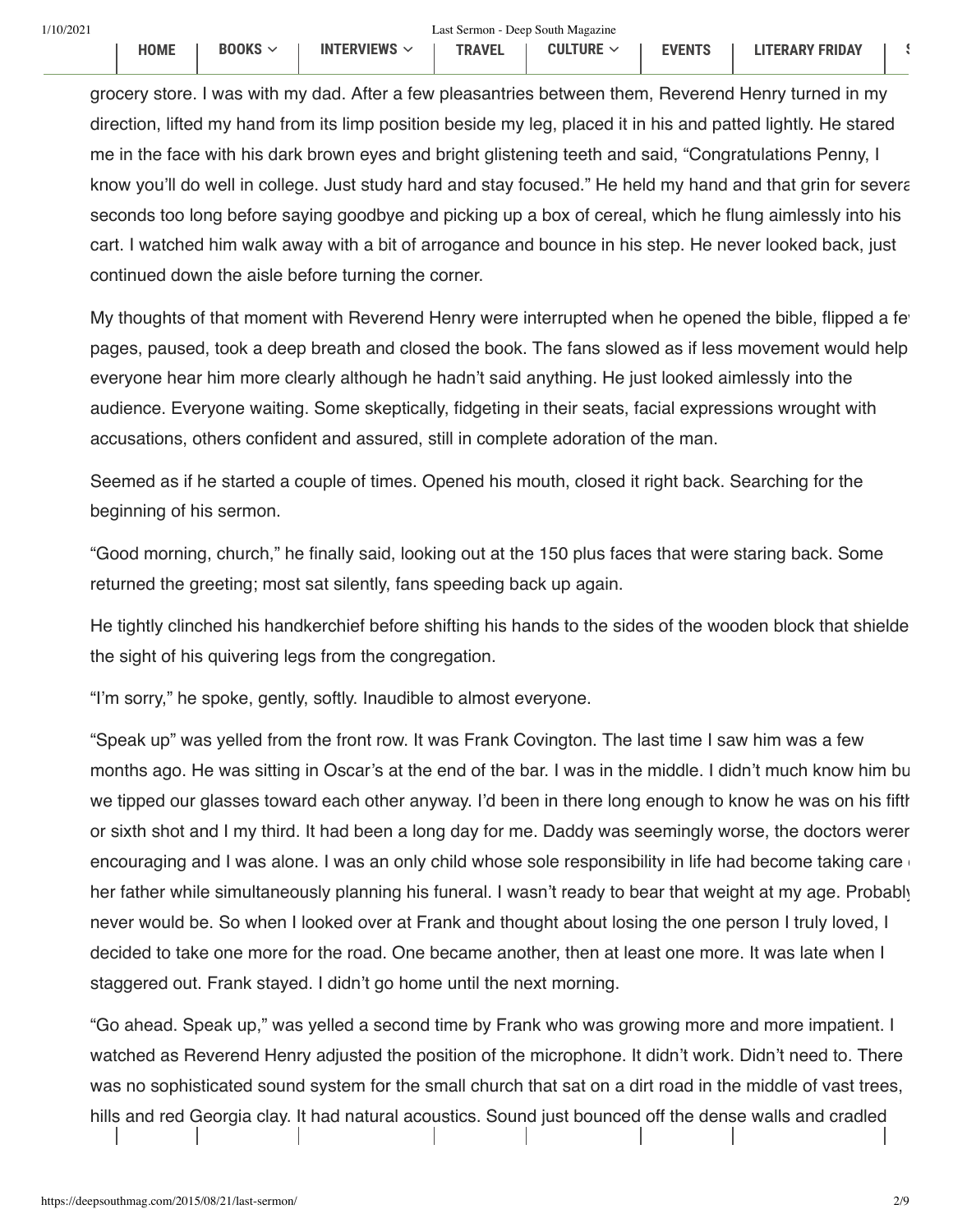bible s~and it could be heard down the road. But this day was different. His voice was calm and any threat of a soul-stirring message was greatly diminished when the first words out caused someone to holler ´speak up.µ It was the fourth Sunday of the month, normally the children·s day to sing and usher so the service always went a bit faster. Let out early. The people who normally came were a little more causal but not by much. You'd only get a handful to come, 20, 30 max. This time the whole community filed in. Mostly being nosy. Some to be certain. Others to ostracize. Me, to be a witness.

I was never much into church. I mean yeah, I went but not religiously like everyone else. I didn·t really nee church to tell me nothing about God. I just felt Him, but I wanted some way to keep me centered and being in a town full of people who knew every move you made and when, I conformed in a sense. Grew up here but never planned to return. Daddy got sick, found myself dating, no screwing, some piece of a man who I knew from high school. Now five years later, I'm still here. Hanging out alone in the local bar. No real friends. No real life. I·ve even found myself sitting with the rest of the town to hear Reverend Henry after those allegations.

I don't know what I expected. What I wanted. Thinking about the things I'd done, the affairs I'd had, choice I had made against people I called my friends, it was unfair for me to point the finger but that didn't stop me from getting up extra early, dressing, kissing my dad on his sweaty forehead and driving five miles up the road in his '76 pickup.

´I·m sorry,µ he said again. Louder this time, yet still quietly. People began to stir, whisper among each othe Watched as he shrank before our eyes. A 6'4 man, broad and handsome, had literally become small. Had lost all credibility with two words that should have redeemed him. But something made me think his "I'm sorry's" weren't for us. He stood there, covered in sweat, nervous and quiet, ready to take whatever we served him. I heard someone shout, "how could you?"Another said, "yeah, we trusted you," while yet another cried meekly "ye without sin, cast the first stone." Reverend Henry simply raised his right hand, signaling for calm. No matter how small he appeared, he still had presence. Everyone immediately shut their mouths and went back to muted attention.

The heat was massive. It soaked up the energy in the room. Made it hollow. It was only 10 a.m. and this day was already going to be unforgettable. It would be the talk of the town for months, maybe even years. For most folks, it had been the anticipation of the week. Made front page of the newspaper. "Reverend to address concerns" was printed bold and in black piercing font. My dad couldn't figure out all the fuss. He was not well enough to go to service but could certainly read. "So what," he said this morning. Breathing cautiously as the words eased out through one side of his mouth while the other grasped his brown woode pipe. "Y'all so damn hypocritical. Running down to hear a man every Sunday, long as he fits what you believe and soon as he mess up, you ready to give up all ya faith. Ask me, you was putting it in the wrong somehody to hegin wit<sup>.</sup> '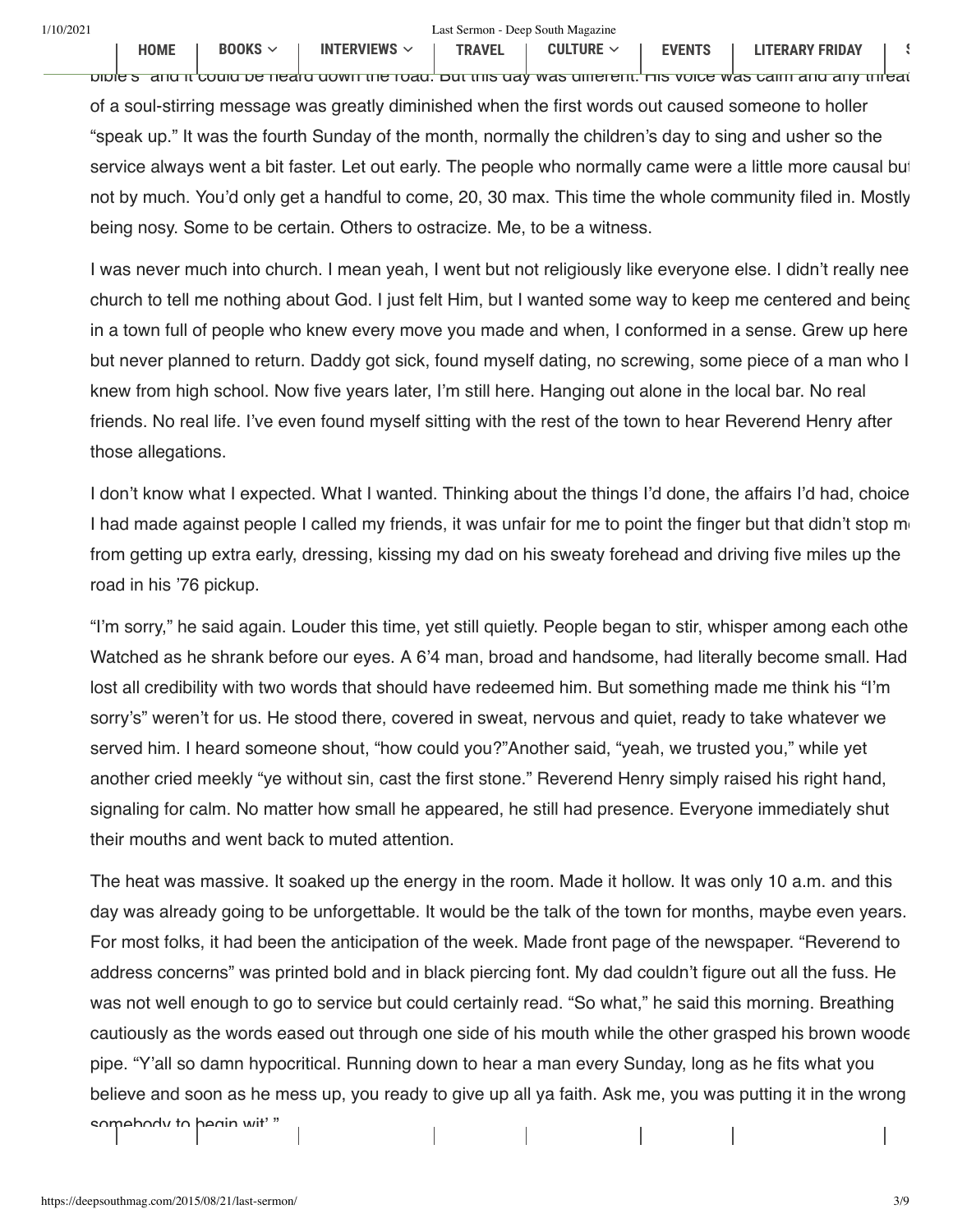going once or twice a month was me biding my time until I moved back to Atlanta. If it wasn't for my ailing dad, I could have been married by now or even better, divorced. Pushing 30 and all I·ve done is go to college, make a little money, move to the big city and return home again. And if the highlight of my time here just happened to include a lying, suspecting preacher, I'd take it. I wanted to be in the audience to se how they was gon' treat him after. To see if he was gon' lie or be truthful. If he would be back next week, ir the same spot towering above us, a little taller than he looked right now. In this town, almost everything wa forgiven, especially for a man of the cloth. Even if the young fellow cried his heart out and described things only the Reverend's wife, Barbara Jean, who sat cowering behind me, should know.

He opened his mouth again, hesitant but more confident. "I know what they're saying about me. They've called me all kinds of names. Said I've done things that are ungodly and against everything I believe in and stand for." He paused, looked right at me or at least I thought he was before his eyes darted toward someone else. He continued, "and I've thought long and hard about how to defend the accusations." His voice trailed off, "if I should defend them at all."

The only sounds were the birds chirping or crickets rubbing their legs together to distract us. Every once in a while a floorboard shifted or the walls took a few breaths, anticipating, just like we were.

´Now I·m by no means perfect but I·ve tried to live right, tried to be truthful to you. To myself. To God. And now I'm at this crossroads. Facing a test I wasn't ready to take. Not sure if I'll pass or fail but I stand here anyway. Grievously sorry for all the pain I·ve caused each of you. I·m sorry for the divides this has created amongst us. Our church is on two different sides now. One ready to persecute, the other ready to defend. It's time for me to take responsibility and start over. Start new. Start fresh."

He lifted the handkerchief again, wiped his mouth as everyone listened intensely. A few "amens" and "un huh's" flowered the room.

´So I·ve decided that as of today, August 25, 1983, I am stepping down as the pastor of this wonderful church. I can no longer lead this great community."

Before he could get the last word out, chatter and questions circulated every inch of the sanctuary. Some people were loud and irate, others bewildered, lost in disbelief. Me, I was full of emotion. An anxiousness that seemed unexplainable.

´I am not meant to be this church·s leader, anymore. Goodbye everyone,µ Reverend Henry Ànished as he unzipped his robe, delicately stepping out of the seemingly ordained piece of clothing. People were outraged, some got out of their seats, stood, eyes blaring, spitting threatening words meant to bully him int giving a real explanation. An admission of guilt or at least a few sentences to thwart the accusations. He stepped off the pulpit, eased his way past Frank and others and bravely walked through the narrow center

i l H d t i hi b i hi b i hi b i hi b i hi b i hi b i hi b i hi b i hi b i hi b i hi b i hi b i hi b i hi b i<br>D t i hi i hi b i hi b i hi b i hi b i hi b i hi b i hi b i hi b i hi b i hi b i hi b i hi b i hi b i hi b i h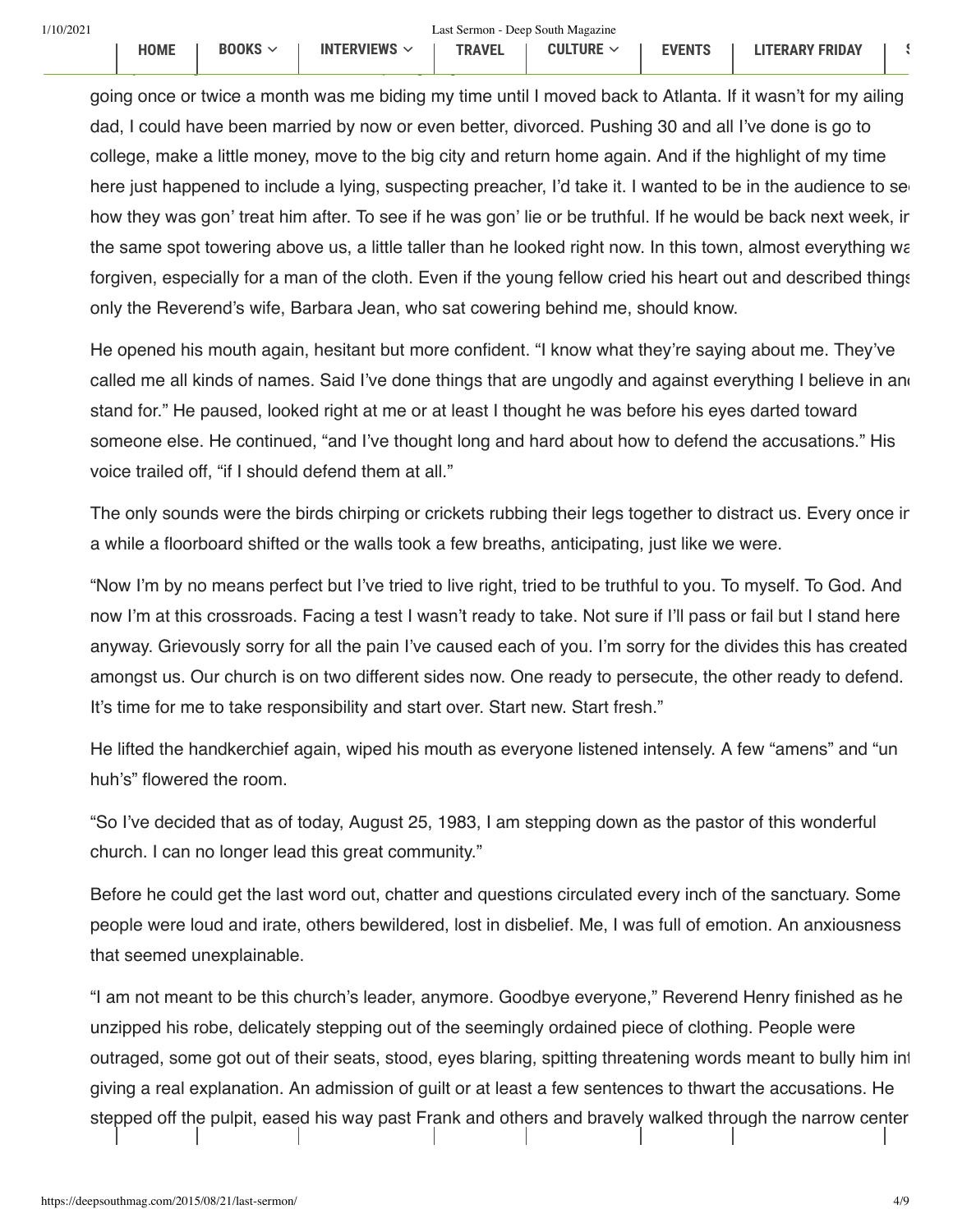meant to be this church s leader anymore echoed through the vestibule.

I watched Reverend Henry, a man who awkwardly held my hand ten plus years ago, reach the doubledoors and turn to look back at all he was leaving behind. For the first time that day I saw the emotion he had been holding inside as tears melted down his face. I remember similar emotion the night I staggered out of Oscar·s. I was supposed to meet Jimmy. He was married to someone who used to be a good friend. We were actually best friends until I sunk to the lowest level of my existence and betrayed her.

It started with a little subtle flirting. Probably some pent-up attraction from when we were teenagers. Then he called a few times. One too many shots and his contrived affection made me feel desired. At some point, I just forgot who he was and that was easy to do since I didn·t have a clue who I was. Before I knew it, we were meeting at The Inn, a motel outside of town. Once or twice turned into almost a year. The truth was I didn't care who I slept with as long as he took my mind somewhere else for a while. But Jimmy, he should have been off limits. And it wasn't that he was so great or that our time together was so meaningful He was just something to do. We barely kissed. We didn't really talk. There was no cuddling or sincere ¶happy to see each other· smiles. It was a quick fuck at best but for some reason I·d show up anyway and lose a little more of myself each time. So just as I skidded across the parking lot to an abrupt stop at The Inn, I saw those same dark brown eyes meet mine as he rushed down the steps from one of the second floor rooms toward his brown Cadillac. I sat up straight, squinting my eyes to make sure. Drunk or not, at 3 a.m. there were only a couple reasons to be at the cheapest motel around. And saving souls wasn't one of them.

Reverend Henry didn·t look in my direction long. He was obviously trying not to be seen yet his face reeke of undeniable heartache. I kind of sunk down into the seat a little before wildly opening the door and falling out. I had drank too much to know how to be subtle.

"Hey a Reverend," I slurred.

He stopped and turned around. He looked mortified.

"Don't you fucking judge me. You're here too," I said while making a weak attempt at pointing my finger an guilt back on him. He turned around and practically ran to his car. I got back inside the truck and slept until morning. Jimmy never showed.

I rose to my feet, anxiously staring at Reverend Henry. I wanted to say something. Anything so he·d know that someone else in the world was as lost and afraid and confused as he. But my mouth remained sealed I didn't know how to confess my wrongs so I simply stood there wondering if that boy was the person he had gone to see that night or if it was some two-dollar hooker who gave him a fix. Or some other reason altogether. Either way, as his tears fell, so did mine. I didn·t know if his were for the lie he had been

accused of living or for the truth that none of us would ever know but they were familiar. Like his release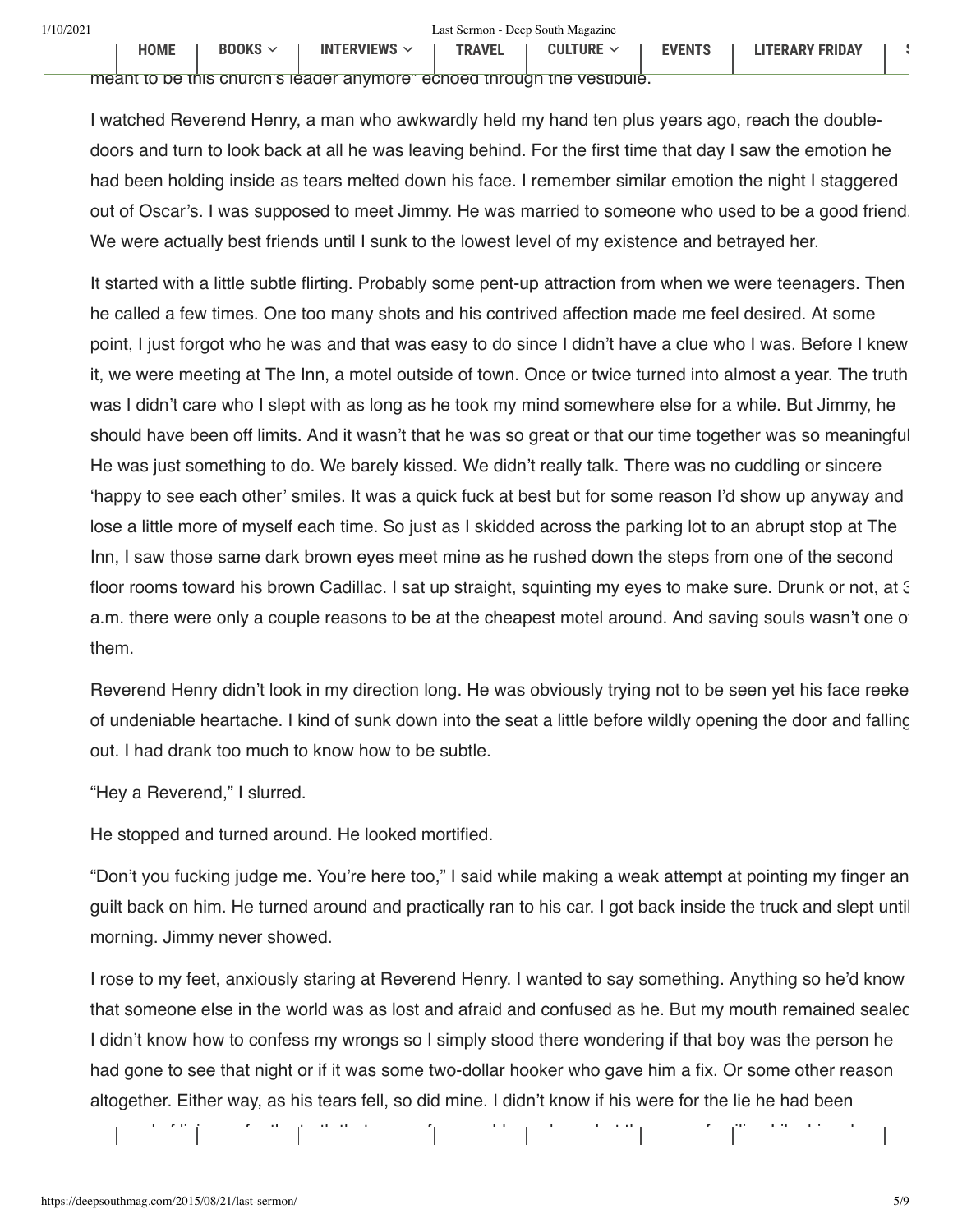**HOME** 

**BOOKS**  $\sim$ 

**INTERVIEWS**  $\sim$ 

 $\mathcal{L}_{\mathcal{A}}$ 

After the calamity had ceased, I remained seated in the church, motionless. Comatose. Stuck in my own world of sorrow and lies. Holding on to my dad's illness as the reason I had not yet made my life mean more. Or behave like the person I really was. The woman he raised me to be.

**TRAVEL** 

Seated third row from the back, in my normal seat, I finally realized that the time had come for me to leave Not because the fans were silently placed in the pews and the church was empty, but because I was.

Jennifer N. Shannon is the author of three books: a novel Silent Teardrops and two books of poetry, short stories, blogs and photographs titled for the LOVE ... Vols. 1 & 2. Visit her website for access to her books blogs, photography and poetry. Read her past story "Runaway" in Deep South here.

| POST TAGS:        |                                   |                      |                  |  |                     |                |              | <b>SHARE THIS STOR</b>   |
|-------------------|-----------------------------------|----------------------|------------------|--|---------------------|----------------|--------------|--------------------------|
| fiction           | jennifer shannon                  |                      |                  |  |                     |                | f            | $\overline{\phantom{a}}$ |
| $\langle \langle$ | Previous article                  | Literary Friday, Edi |                  |  | 4 Books to Tide You |                | Next article |                          |
|                   |                                   |                      |                  |  |                     |                |              |                          |
| RELATED ARTICLES  |                                   |                      |                  |  |                     |                |              |                          |
| Latest            | Southern Voice                    |                      | Southern Voice   |  |                     | Southern Voice |              |                          |
|                   |                                   |                      | Uninvited Guests |  |                     | Narcissus      |              |                          |
|                   |                                   |                      |                  |  |                     |                |              |                          |
|                   | Call For Submissions              |                      |                  |  |                     |                |              |                          |
| 17 COMMENTS       |                                   |                      |                  |  |                     |                |              |                          |
|                   | ClassicShake! / @ August 22, 2015 |                      |                  |  |                     |                |              | Leave reply              |
|                   |                                   |                      |                  |  |                     |                |              |                          |
|                   |                                   |                      |                  |  |                     |                |              |                          |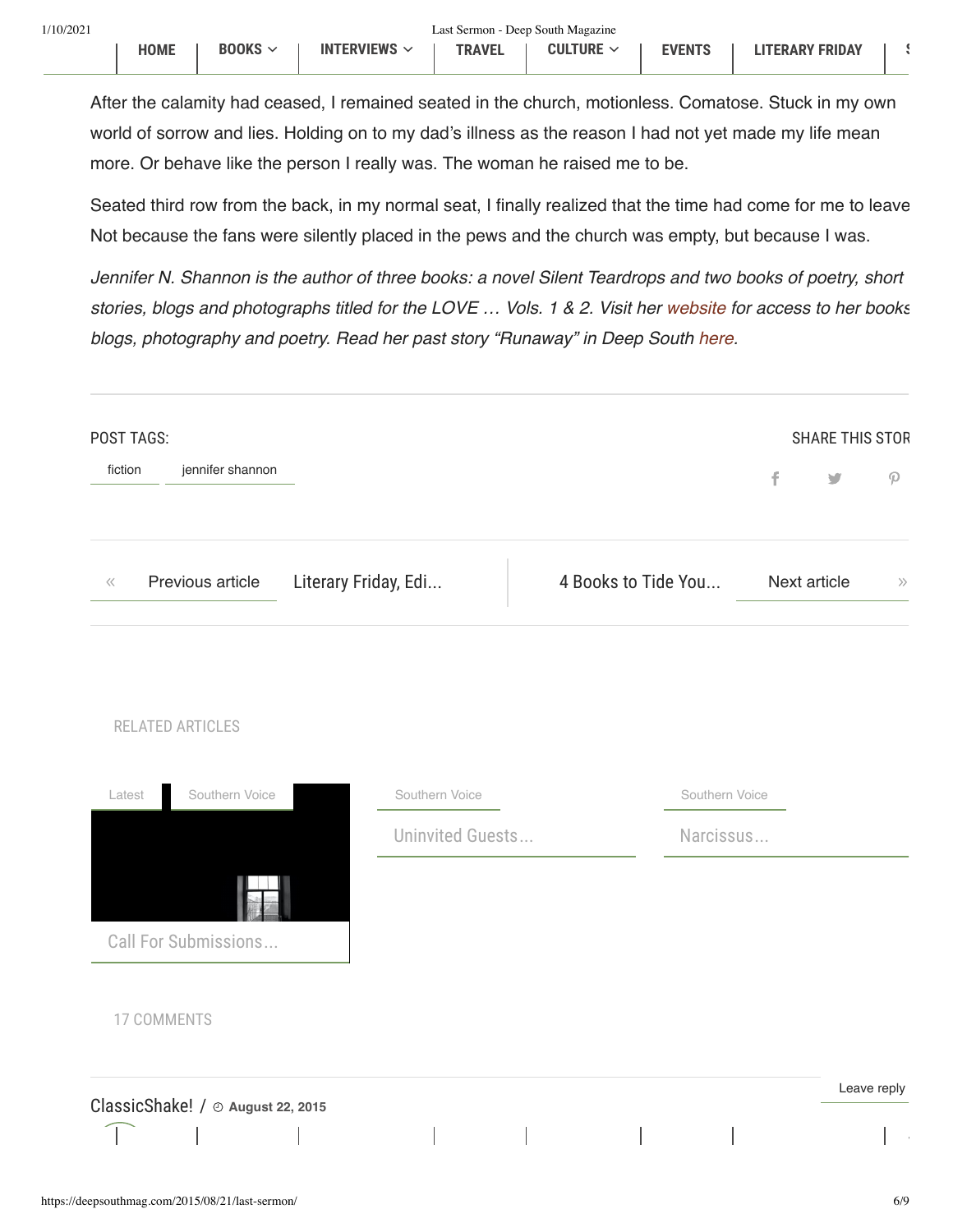became a lens, switching back and forth to capture the visuals of Penn\ and the Reverend. Brilliant!  $JNS / Q$  August 26, 2015  $\Box$  Thank you for your comment and compliment. Greatly appreciated! Leave reply  $C23 / O$  August 23, 2015 Bravo! The visuals in this piece were amazing. I was anxiously waiting to hear why this was Reverend Henry's last sermon. It was still somewhat of a cliffhanger and I can't wait to read more of your work;-) ǡ Leave reply  $JNS / O$  August 26, 2015 I am truly humbled to receive such awesome feedback. Thanks so much and please che out Runaway which was published here in January 2015. ǡ Leave reply Brian D  $/$   $\odot$  August 24, 2015 You just had to keep us waiting for more huh...looking forward to the next read Leave reply  $JNS / \odot$  August 26, 2015  $\Box$  I definitely had to keep you waiting...  $\heartsuit$  Be sure to visit my website http://www.jennifernshannon.com and check out Runaway which was published here January 2015. Thanks so much for your comment. Leave reply Ann /  $\odot$  August 27, 2015 Interesting, vivid, well written and a must read. I was waiting for more. Looking forward to the next story. Leave reply  $JNS / O$  August 28, 2015 Thanks so much Ann! I appreciate your feedback! Leave reply Pingback: It's complicated... | Jennifer N. Shannon /  $\odot$  August 27, 2015 Leave reply  $Ro$  /  $\odot$  August 28, 2015  $\Box$  I was really able to get into this… Awesome!! So real, so easy to follow.... I was anxious to read each line...I was on the edge of my seat to see how it ended...could picture each description so clearly!!!! Love it!! Leave reply **HOME BOOKS**  $\vee$  **I** INTERVIEWS  $\vee$  **I** TRAVEL **I** CULTURE  $\vee$  **I** EVENTS **I** LITERARY FRIDAY **I** S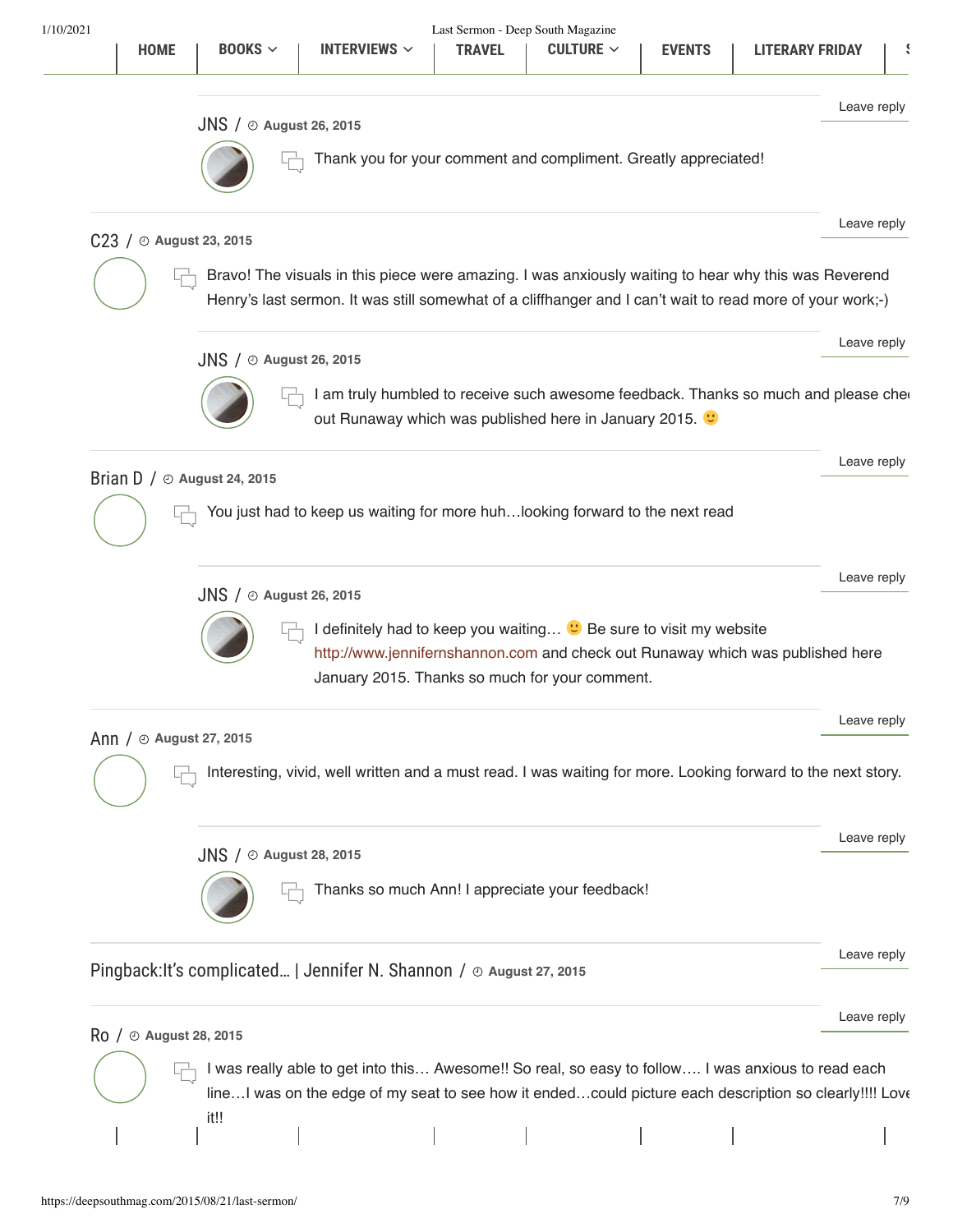$J$ NS  $J \odot$  August 31, 2015



Thanks so much for the comment and feedback! Greatly appreciated!

#### Oscar /  $\odot$  August 29, 2015

ǡ

Leave reply

## J...J...J!

Mm mm mm. I'm just a quiet man in a quiet town trying to mind my business and make a living. Then JNS puts the bar in a story! Mercy.

And what a story!

Now, Dear Reader, before you waste brain cells on figuring out how much of the "Oscar" part (or of the entire "Sermon") is true, don't. Save them for a good drink.

Better yet, invite a friend to share this REMARKABLE experience with you; and as you imbibe, indulge in deep conversation about TRUTH what you have just read holds...for each of YOU.

That's what this Oscar will be doing, starting with this truth I got from the "Last Sermon"...

The reason I no longer throw stones in my glass house is that I ran out.

JNS is so DEEP! Can I get anywhere near as deep? I dunno. But it's gonna be enjoyable finding out. Bottoms up!

| $JNS / \odot$ August 31, 2015                                                     | Leave reply |
|-----------------------------------------------------------------------------------|-------------|
| Oscar you just brought such a smile to my face. <sup>v</sup> Thank you!           |             |
| OSCar $/$ $\odot$ August 31, 2015<br>And that brings a smile to mine. My pleasure | Leave reply |

### $MJL / \odot$  September 4, 2015

 $\Box$  I heard the creak, felt the closeness of the morning, the anticipation, while seeing everything in the room 360 degrees. What an incredible piece of writing. There is more story here than anything I have read in a long time. The emotion is so real. Thank you. Wow.

 $JNS / \odot$  September 10, 2015

MJL, I truly appreciate your comment. Thank You!

Pingback: on writing - Jennifer N. Shannon /  $\odot$  April 5, 2016

Leave and the community

Leave reply

Leave reply

Leave reply